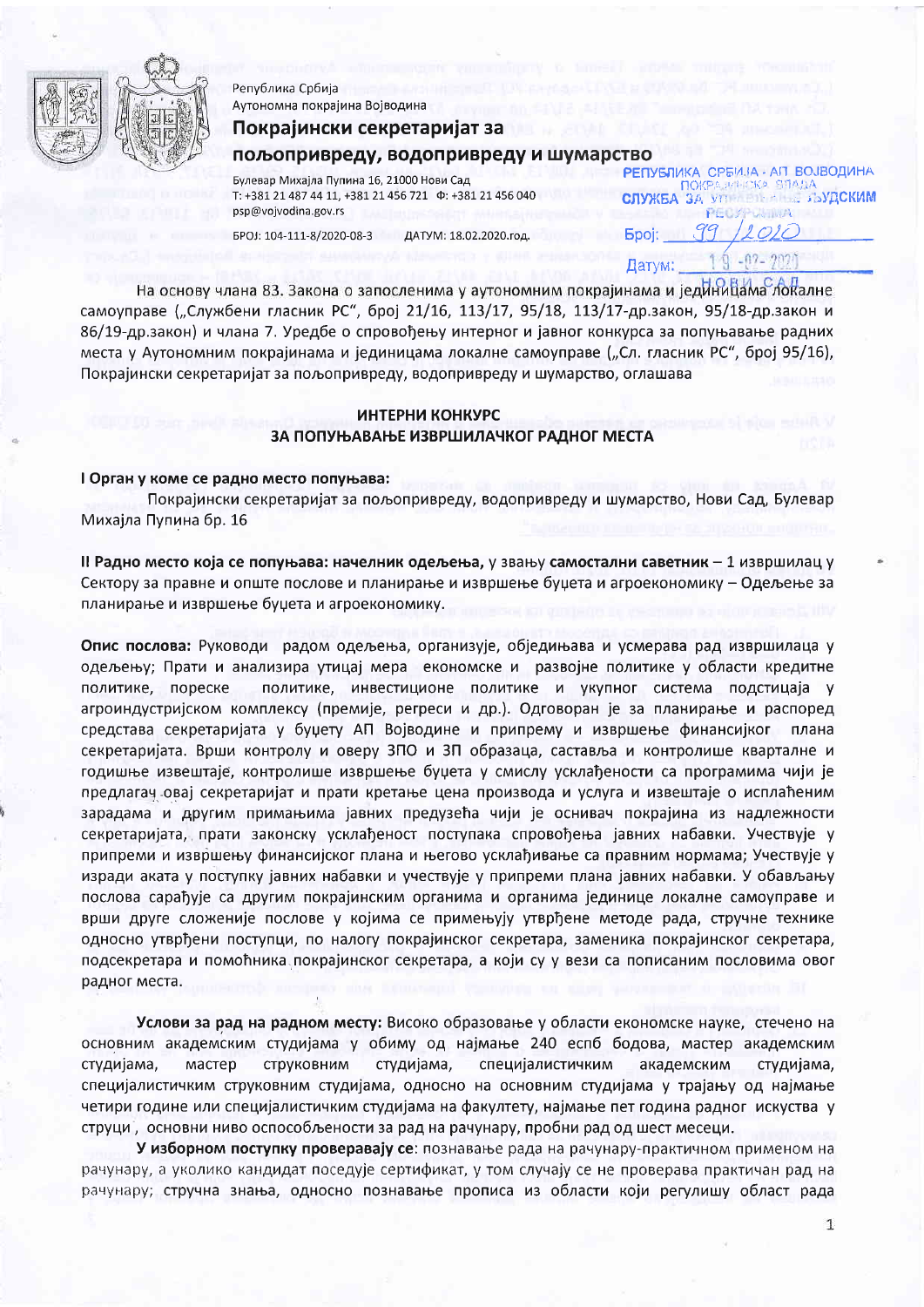оглашеног радног места: (Закон о утврђивању надлежности Аутономне покрајине Војводине ("Сл.гласник РС" бр.99/09 и 67/12-одлука УС), Покрајинска скупштинска одлука о покрајинској управи "Сл. лист АП Војводине" бр.37/14, 54/14-др.одлука, 37/16, 29/17 и 24/19), Закон о јавним набавкама ("Сл.гласник РС" бр. 124/12, 14/15, и 68/15), Закон о буцету Републике Србије за 2020. годину ("Сл.гласник РС" бр.84/19), Закон о буџетском систему ("Сл. гласник РС" бр. 54/09, 73/10, 101/10, 101/11, 093/12, 62/13, 63/13-испр. 108/13, 142/14, 68/15-др.закон, 103/15, 99/16, 113/17, 95/18, 31/19 и 72/19), Покрајинска скупштинска одлука о буџету АПВ ("Сл. лист АПВ" бр. 54/19), Закон о роковима измирења новчаних обавеза у комерцијалним трансакцијама ("Сл. гласник РС" бр. 119/12, 68/15, 113/17 и 91/19), Покрајинска уредба о платама, накнади трошкова, отпремнини и другим примањима постављених и запослених лица у органима Аутономне покрајине Војводине ("Сл.лист АПВ" бр.27/12, 35/12, 9/13, 16/14, 40/14, 1/15, 44/15, 61/16, 30/17, 26/18 и 28/19) - проверавају се усмено и вештина комуникације - усмено.

#### Место рада: Нови Сад

IV Рок у коме се подносе пријаве на интерни конкурс је осам дана од дана када је интерни конкурс оглашен.

V Лице које је задужено за давање обавештења о интерном конкурсу: Оливера Крчо, тел: 021/487-4120.

VI Адреса на коју се подноси пријава за интерни конкурс: Покрајински секретаријат за пољопривреду, водопривреду и шумарство, Нови Сад, Булевар Михајла Пупина 16, са назнаком "интерни конкурс за начелника одељења".

# VII Датум оглашавања: 19.02. 2020. године.

# VIII Докази који се прилажу уз пријаву на интерни конкурс:

- 1. Потписана пријава са адресом становања, e-mail адресом и бројем телефона;
- 2. биографија (CV)
- 3. фотокопија личне карте, односно испис очитане биометријске личне карте;
- 4. Уверење МУП-а да кандидат није осуђиван на безусловну казну затвора од најмање шест месеци, не старије од шест месеци (оригинал или оверена фотокопија);
- 5. Уверење о држављанству, не старије од шест месеци (оригинал или оверена фотокопија);
- 6. Доказ о стручној спреми према условима и доказ о оспособљености за рад на рачунару (оригинал или оверена фотокопија дипломе којом се потврђује стручна спрема и познавање рада на рачунару);
- 7. Фотокопија доказа о најмање пет година радног искуства у струци (потврда, решење и други акти којима се доказује на којим пословима, у ком периоду и са којом стручном спремом је стечено радно искуство);
- 8. Изјава да кандидату није престајао радни однос у државном органу, односно органу аутономне покрајине и јединице локалне самоуправе, због теже повреде дужности из радног односа;
- 9. оригинал или оверена фотокопија решења о распоређивању, односно решење да је службеник нераспоређен (оригинал или оверена фотокопија);
- 10. потврда о познавању рада на рачунару (оригинал или оверена фотокопија) уколико је кандидат поседује
- 11. Образац I и Образац II Изјава у којој се учесник интерног конкурса опредељује да ли ће сам прибавити доказ о чињеницама о којима се води службена евиденција или ће то орган учинити уместо њега.

У складу са Законом о запосленима у аутономним покрајинама и јединицама локалне самоуправе, пробни рад је обавезан за сва лица која нису заснивала радни однос у органу аутономне покрајине, јединици локалне самоуправе, или државном органу. Пробни рад за радни однос заснован на неодређено време траје шест месеци. Службеник на пробном раду који је радни однос засновао на неодређено време полаже државни стручни испит до окончања пробног рада, у